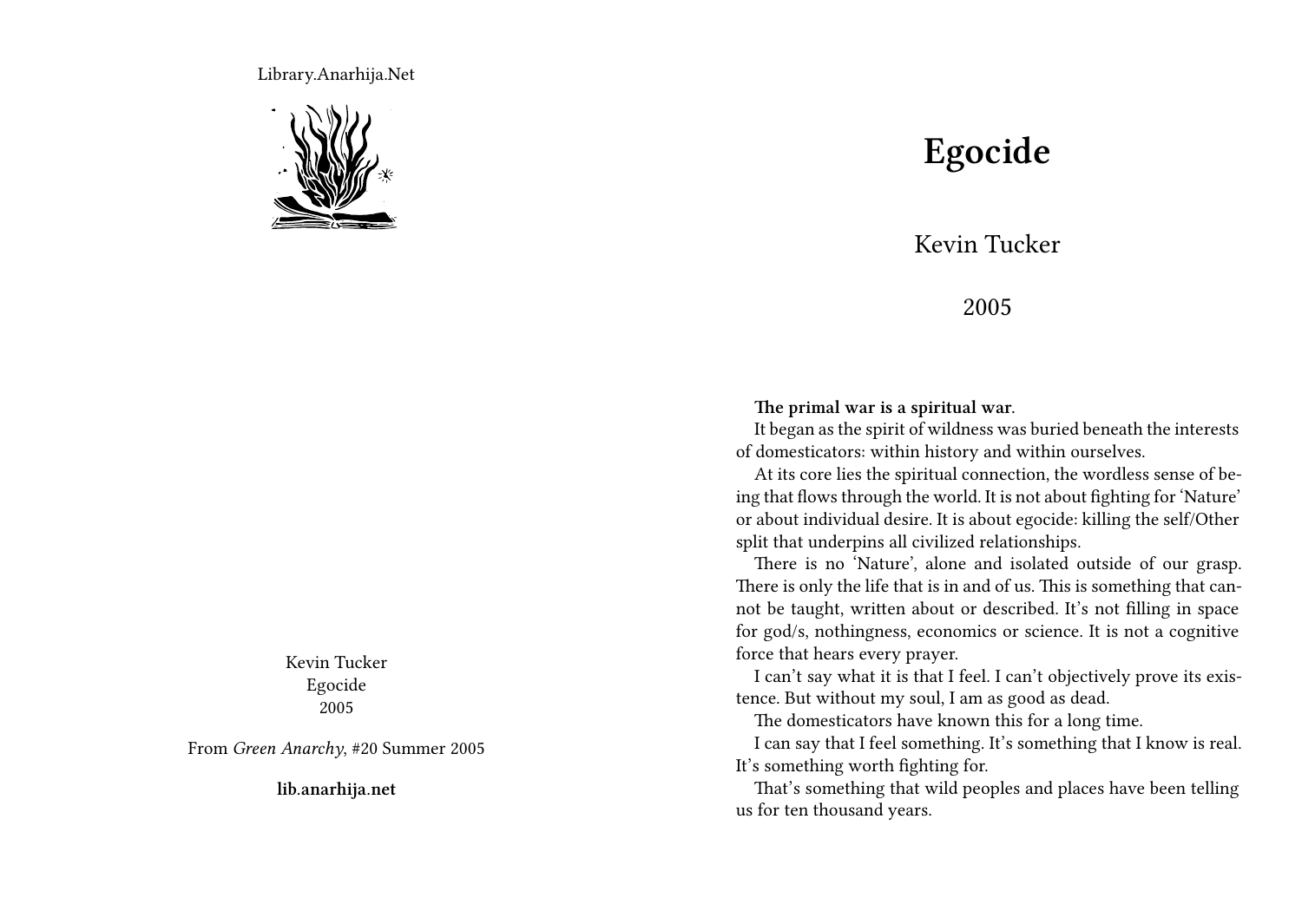Humans, like all beings, are intrinsically spiritual. Not in the sense of elaborate ritual or religious beliefs or anything of that sort, but spiritual in a much different way: a lived spirituality.

There is a flowing, organic nature to the world. It's something you can feel as you follow tracks through the new snowfall. Something felt in a handful of wild berries or the smell of roots. It's something you see in the eyes of an animal as their pupils dilate for the last time. The sting of a thorn, the protests of squirrels, and the ambience of rain on leaves, the sound of rushing water: there is life in all of these things. An essence that simply living brings you into.

The world of the nomadic gatherer/hunter knows no 'Other'. There is no concept of nature. But there is a greater connectivity. There is no survival, no smallness or grandiose feeling. There is only life and death, interwoven and honestly laid out before you.

An individual exists as a part of this. Not in the manufactured sense of communistic groupthink, but in the spiritualistic sense. Life is inseparable. There is no dependency. There is no fear of a Future. No path of Progress. You can say there is an implicit sense of trust and honesty, but neither word does it justice. No word does it justice. Life simply is.

That needs to be restated: for most of us, life simply is an ideal. It's a utopian desire or an irretrievable past. We simply can get closer to it or we can't. But life can simply be life. It always has and always will be there. But we don't think of it like that. We can't think of it like that. We've been trained to see it differently. Life is simply something 'Other': either as a religious/anti-religious ideal or as a deadened scientific definition.

It must always be distant.

How do you turn someone against themselves? Against those around them? How do you tame the spirit? These are the issues that domesticators have always had to answer. The necessary re-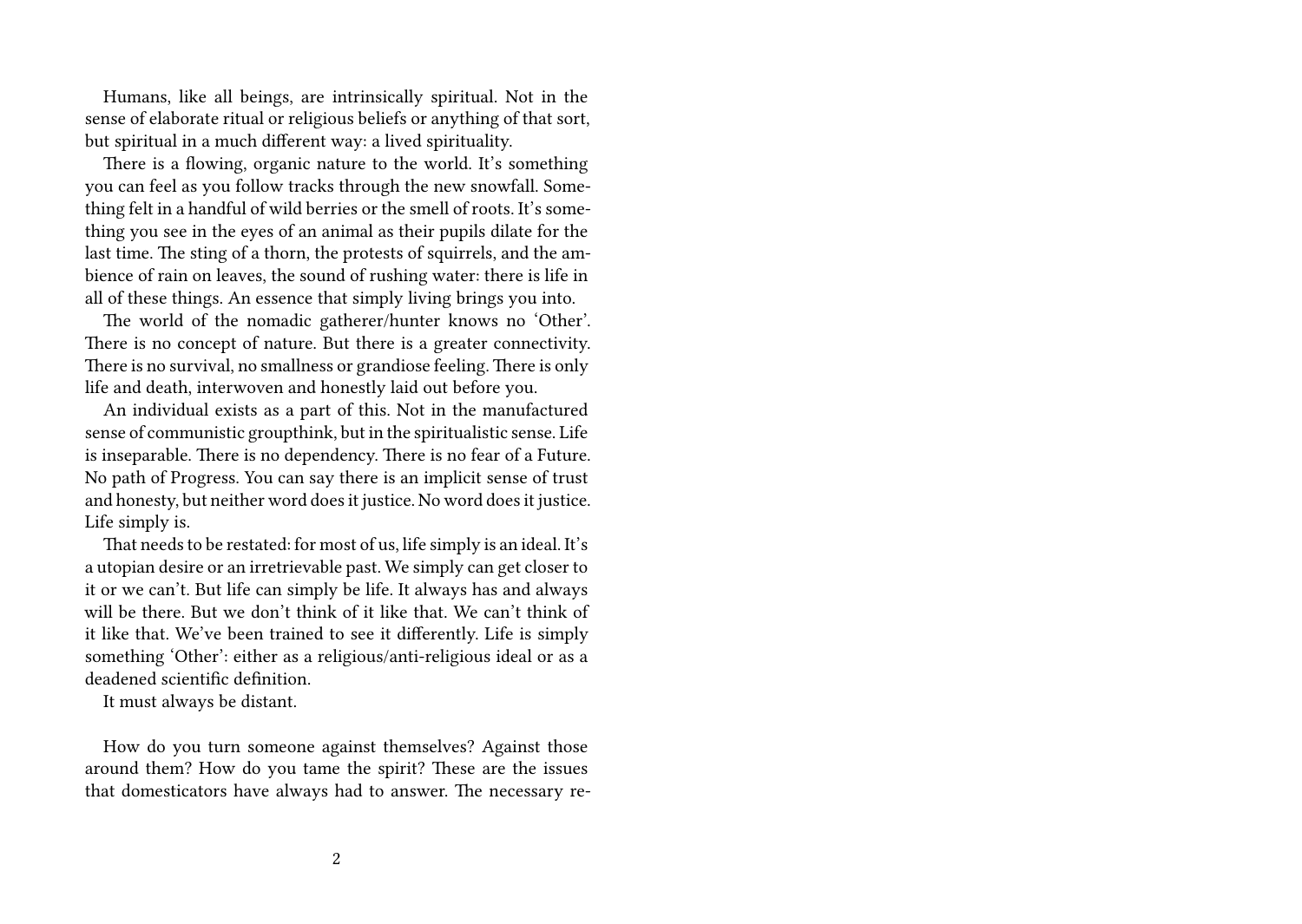sponse is what makes up our everyday lives: to domesticate, you must break someone mentally, physically, and spiritually.

Simply put, you must disconnect.

That disconnection, that mediation, has always been the primary goal of domesticators. The reason why is simple: domestication is about dependency. But that dependency is not about necessity, it's about perceived dependency. It comes down to belief.

Most people believe that the state and civilization are necessary now because we know nothing else. We are raised in a manufactured reality. A sterile, planned world complete with heated seats, air conditioning, and power locks. Food is the processed side note to our consumption. Work is something you must do and the boss is someone you must obey.

The idea of living without civilization, and even more so, living well, is about as alien to us as the idea of living in this reality would be to anyone who lives without it. These are intrinsically different ways of viewing and being in reality. One is about the vital freedom to choose between the lesser of two evils and the better of two brands. The other is about the difficult choice about which direction you feel like roaming in today and which leaf looks most tempting.

How did we get from the latter to the former? How did we come to accept so little from life? How did we become so dependent?

How did food in storehouses become more important than the world outside? Filling those storehouses with large amounts of wild grains or dried meat or fish is an easy enough thing to do. For the most part, it may take a few days for a huge amount of food for the societies willing to do so. Becoming the person to ration the surplus isn't that complicated either. Making people listen to that person, however, is.

The issue is about control. Power flows from control. But control requires physical and mental force. You can force someone in a cage, but it's another thing to get them to accept it.

To successfully gain control over another being, that cage must be internalized.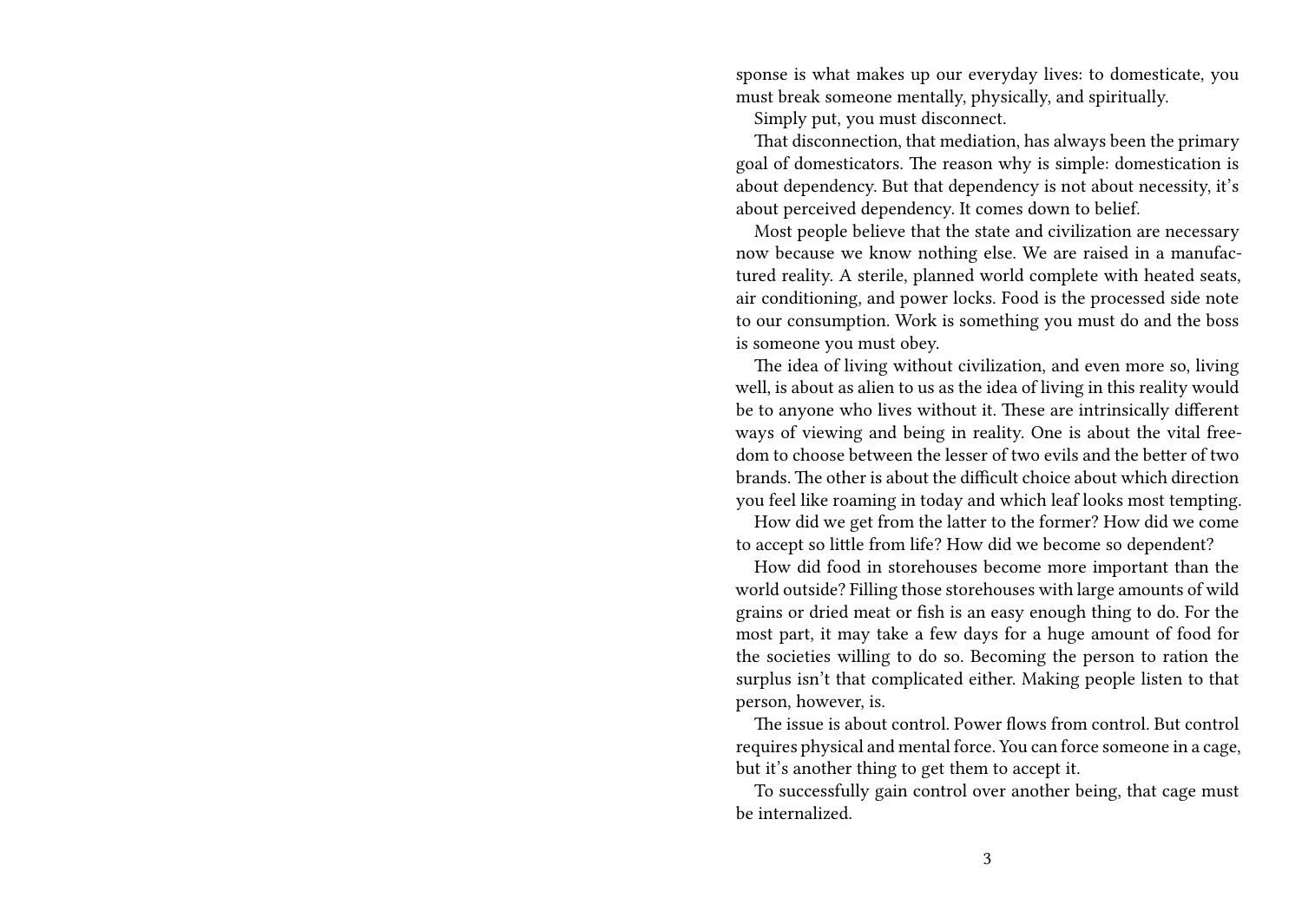For us, unfortunately, that cage has been internalized. This is the domestication process at work.

No one gives up their autonomy freely. The spirit of wildness which flows through all life must be broken.

To break the spirit, you must first isolate it. This is both the hardest and most important thing that must be done. We are born physically and mentally for a life of nomadic gathering and hunting. Like wildness/life everywhere, our spirit is inseparable from the world around us.

This needs some clarification.

I'm not talking about some new age 'oneness' anymore than I'm pushing for some kind of universal 'indigenous perspective'. I'm talking about an unmediated relationship with the world. I'm talking about something that is felt and known without words. Nearly all human societies to have existed have lived with this spirit in their being. I'm talking about the same spirit that must be killed so that we can become who we are now. The spirit must be killed so that we can turn against ourselves and the earth.

Killing that spirit is impossible. It exists in all life. But at some point people began burying it: began accepting cheap substitutes. It was a long, hard and isolated problem, but the original trauma of domestication is a deep wound. One that spreads quickly and destroys anything in its path: always moving and searching for some kind of meaning. What that meaning is will always change shape and form, but the seekers are trained to look everywhere and destroy anything that stands in the way.

We are trained to look everywhere but our own damaged souls. We are trained to look for something, but never to feel. That, of course, is intentional.

No matter how we view the world, be it egocentric, anthropocentric, biocentric, etc.: we must always see the world (read: 'Nature') as someplace wholly separate. Certain people are/were a part of that (read: 'Indigenous'), but that is gone, at least as far as we're

For the nihilists and egoists, resistance comes from the immediate need to destroy what destroys you. Its only construction is in its destruction. I'm not going to say that is always a bad thing. But I will say this: I have no question in my being that there is something that I am fighting for, not just something I'm fighting against. It is not about morality or about some lofty new age crap: it's about something unmediated and present. Something real.

As my ideas of self and Other dissolve, I've come to realize that there is life in this world. I know it is interconnected. It comes through the spirit that is never dead, but it is channeled and caged by the domesticators. The end result of ten thousand years of mediation.

I know this like I know civilization must be destroyed. My spirit knows this. My spirit *feels* this. The spirit of all life knows this. It has always known this.

**I've only begun to listen.**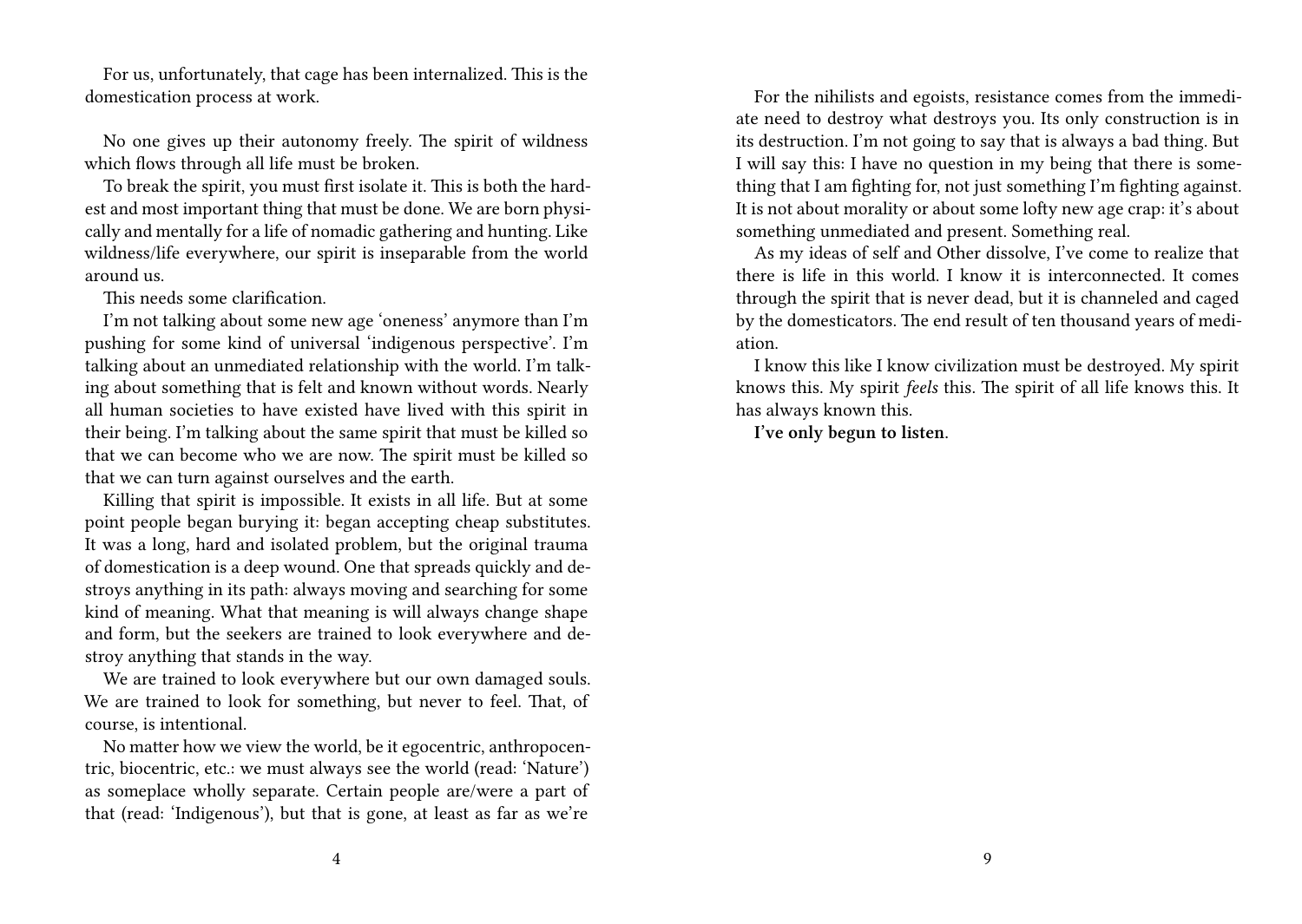egoist there can be no greater connectivity without morality. The two oppositions remain: self and Other.

The initial lie of the domesticators comes full circle.

Civilization kills the spirit. It must in order to exist.

We think, build and maintain civilization. It is the reality created for us and the reality that we recreate daily. It is our addiction. It is everything we are given so that the soul cannot breathe: all the cheap replacements for wildness, for spirit. It is what we are given so that the spirit cannot remember wildness. So that we will no longer desire wildness.

It has always been this way. It must always be this way for civilization to exist.

It comes back to domestication.

But domestication is not irreversible any more than it is evolutionary. It has always been resisted by the spirits that refused to be tamed. Wild beings, human or not, have always fought against it: if not in mind and soul than in body.

This is the primal war: the refusal of life to be domesticated. It is the refusal of wildness to become ordered and civilized. It is the spirit that refuses to die.

It is not about a certain people, place or time: it is about life.Those who know that spirit without mediation have always put up the hardest fight. There was no fight or revolution for abstract ideals, for some unknown or unknowable place of undefined and questionable freedom as individuals. The fight was about something felt, something innate. The fight, then, now and always, is the rage of the spirit of life and wildness. It knows no isolation or mediation. It grows through the cracks in the sidewalk and the refusal of toxins in our bodies. It will stop for nothing and it is extremely deadly.

It is within us, anxiously waiting. It cries for the healing of the spirit (rewilding) and the healing of the body (resistance). Both are one in the same. Our deepest wound cries for healing. That is a cry for action.

supposed to be concerned. The earth is a place, life is an ideal: you have only yourself.

Disconnected, lonely and desperate, we sink or swim in their reality. This is domestication. This is us occupying land that we have little sense of and alone in an environment flooded with billions of others.

This is your soul on Prozac.

The self/Other split begins with domestication. You can't take control over a world that you are a part of. According to the monotheists, Adam and Eve took the first step by naming the animals in Eden. They may very well be right to a certain degree: life dissected and categorized is far more of an experiment than a community.

But the greatest damage was the one that turned life into property. It turned the spirit into wild grains, fish and large mammals into surplus: into wealth. The world of the gardener turns the world of the gatherer/hunter into a world of weeds, crops, gardens-in-use, fallowing gardens, and the village. The farmer dissects that even more into rows of crops in fields, animals-as-food or animals-asworkers, thinkers and doers. The capitalist sees consumers, distributors, managers, producers, and guards.

The world of wildness becomes processed and refined. The spirit of all things becomes the spirit of all things 'useful'. The divide continues: we are no longer mere apes or wild beasts. We are the stewards of the earth, the bringers of the Future. Subject, object.

The soul must be isolated to be re-contextualized.

This is done subtly at first. As people in some places did settle and did start taking stored food, the initial roles for power began to emerge. But that power needed to be implicit even for the power of suggestion that Big Men would wield. This meant tinkering with the spirit. That became the job of shamans: the first specialists.

The role of the shaman spreads from the healer. A shaman is usually still a healer, but there is rarely a shortage of healers. For nearly